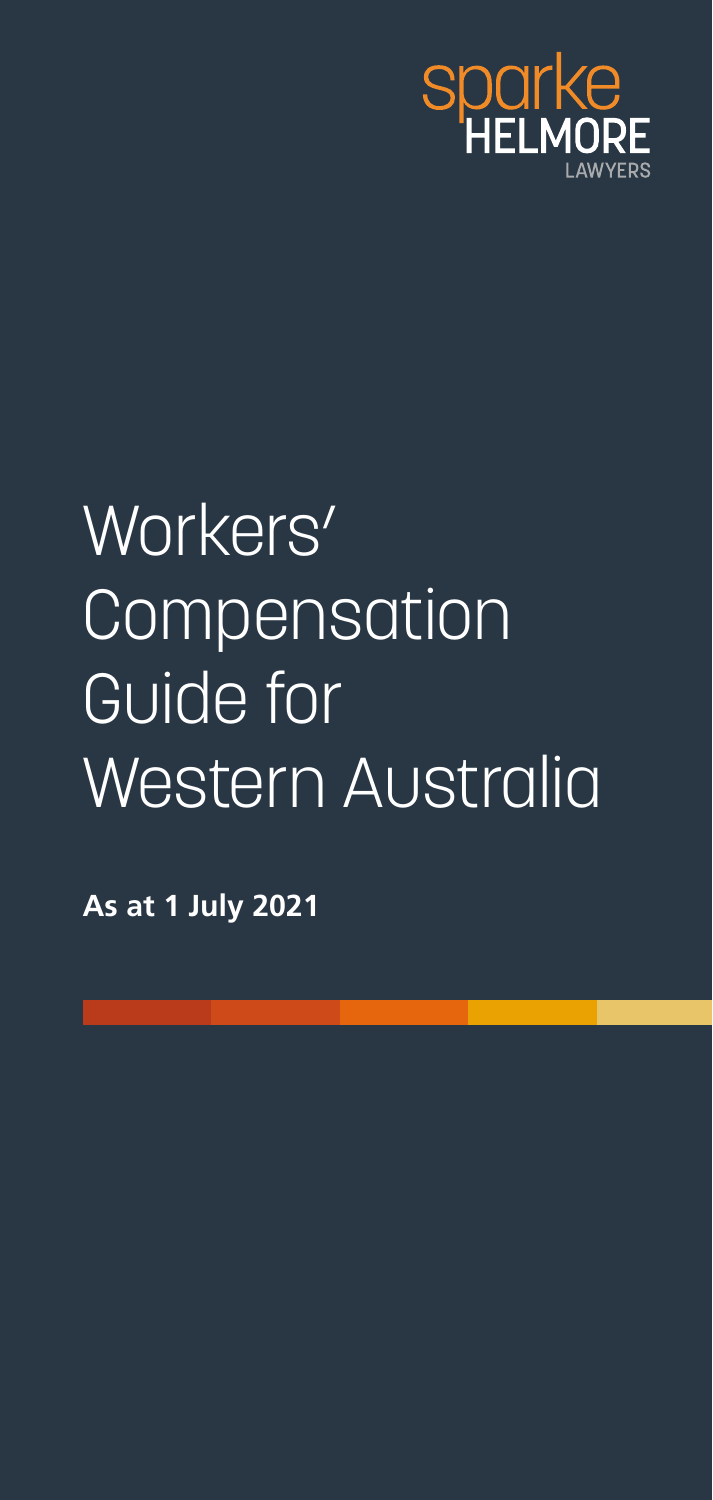### **6% Multipliers**

| <b>Period (years)</b> | <b>Weekly</b><br>multiplier | <b>Period (years)</b> | <b>Weekly</b><br>multiplier |
|-----------------------|-----------------------------|-----------------------|-----------------------------|
| 1                     | 50.7                        | 26                    | 698.7                       |
| $\overline{2}$        | 98.5                        | 27                    | 709.8                       |
| 3                     | 143.6                       | 28                    | 720.3                       |
| $\overline{4}$        | 186.2                       | 29                    | 730.2                       |
| 5                     | 226.3                       | 30                    | 739.6                       |
| 6                     | 264.2                       | 31                    | 748.4                       |
| $\overline{7}$        | 299.9                       | 32                    | 756.7                       |
| 8                     | 333.7                       | 33                    | 764.6                       |
| 9                     | 365.5                       | 34                    | 772.0                       |
| 10                    | 395.5                       | 35                    | 779.0                       |
| 11                    | 423.8                       | 36                    | 785.6                       |
| 12                    | 450.5                       | 37                    | 791.8                       |
| 13                    | 475.7                       | 38                    | 797.7                       |
| 14                    | 499.4                       | 39                    | 803.2                       |
| 15                    | 521.8                       | 40                    | 808.4                       |
| 16                    | 543.0                       | 41                    | 813.4                       |
| 17                    | 562.9                       | 42                    | 818.0                       |
| 18                    | 581.8                       | 43                    | 822.4                       |
| 19                    | 599.5                       | 44                    | 826.5                       |
| 20                    | 616.3                       | 45                    | 830.4                       |
| 21                    | 632.1                       | 46                    | 834.1                       |
| 22                    | 647.0                       | 47                    | 837.6                       |
| 23                    | 661.1                       | 48                    | 840.9                       |
| 24                    | 674.3                       | 49                    | 844.0                       |
| 25                    | 686.9                       | 50                    | 846.9                       |

| Prescribed amount by year (commencing 1 July) |           |  |  |
|-----------------------------------------------|-----------|--|--|
| 2010                                          | \$183,394 |  |  |
| 2011                                          | \$190,701 |  |  |
| 2012                                          | \$198,365 |  |  |
| 2013                                          | \$206,742 |  |  |
| 2014                                          | \$212,980 |  |  |
| 2015                                          | \$217,970 |  |  |
| 2016                                          | \$221,891 |  |  |
| 2017                                          | \$224,921 |  |  |
| 2018                                          | \$228,307 |  |  |
| 2019                                          | \$232,050 |  |  |
| 2020                                          | \$235,971 |  |  |
| 2021                                          | \$239,179 |  |  |

#### **Travel Allowance—Regulation 17AA**

48 cents per km (indexed annually according to movements in the consumer price index)

#### **Post Judgment Interest**

*Civil Judgment Enforcement Regulations 2005, Regulation* 4—6%pa

#### **Superannuation**

10% of gross income

#### **Maximum Entitlements—Schedule 1,**  *Workers' Compensation and Rehabilitation Act* as at 1 July 2021

| Maximum payment including weekly payments | \$239,179.00 |
|-------------------------------------------|--------------|
| Lump Sum Entitlement to Dependants        | \$597,948.00 |
| Statutory allowances for medical expenses | \$71,754.00  |
| Vocational rehabilitation expenses        | \$16,679.00  |
| Capped payment rate-Amount C              | \$2,772.00   |
| Capped damages (15% -25% WPI)             | \$502,279.00 |
| Child's Allowance                         | \$141.00     |
| <b>Funeral Expenses</b>                   | \$10,317.00  |
| Board & Lodging per day (Clause 15)       | \$159.00     |
| Meals & Lodging per day (Clause 19)       | \$122.00     |
| Wheeled chair or similar appliance        | \$12,298.00  |
| Specialised Retraining Program            | \$179,384.00 |
|                                           |              |

#### **Minimum Weekly Wage** Effective from the commencement of the first pay period on or after 1 July 2021 (full time weekly adult rate—38 hours)

| Legislation                                          | <b>Amount</b> |
|------------------------------------------------------|---------------|
| WA Minimum Conditions of<br>Employment Act 1993 (WA) | \$779.00      |
| Fair Work Act 2009 (Cth)                             | \$772.60      |

| Individual Income Tax Rate 2021-2022 |                                                  |  |  |
|--------------------------------------|--------------------------------------------------|--|--|
| <b>Taxable income</b>                | Tax on this income                               |  |  |
| $$1 - $18,200$                       | Nil                                              |  |  |
| \$18,201-\$45,000                    | 19c for each \$1 over \$18,200                   |  |  |
| \$45,001-\$120,000                   | \$5,092 plus 32.5c for each \$1<br>over \$45,000 |  |  |
| \$120,001-\$180,000                  | \$29,467 plus 37c for each \$1<br>over \$120,000 |  |  |
| \$180,001 and over                   | \$51,667 plus 45c for each \$1<br>over \$180,000 |  |  |